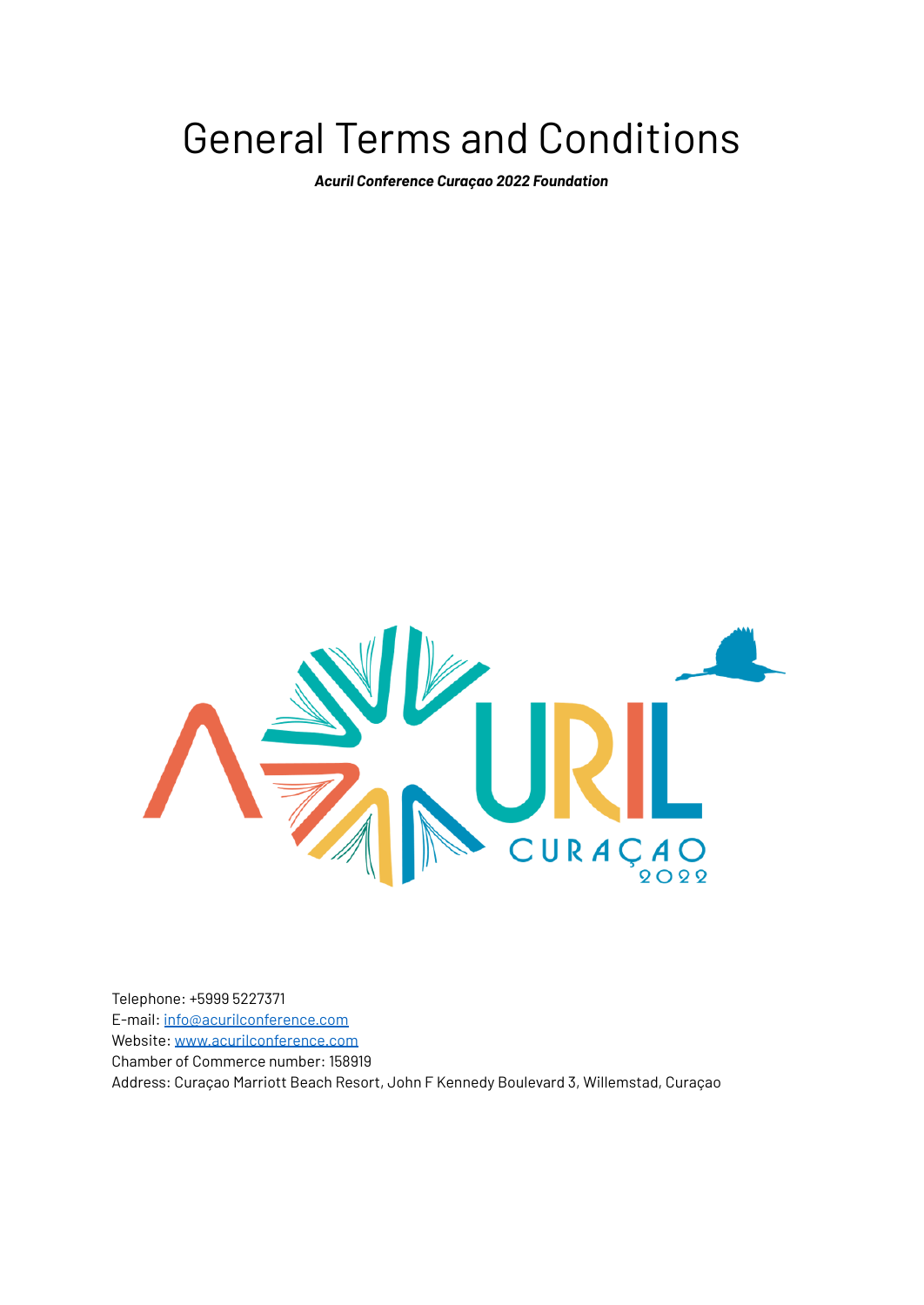# **Contents**

| General provisions                                  | 3 |
|-----------------------------------------------------|---|
| Article 1 Definitions                               | 3 |
| Article 2 Precautionary provisions                  | 3 |
| Article 3 Applicability                             | 3 |
| Article 4 Engagement with third parties             | 4 |
| Registration, payment, and refund policy            | 4 |
| Article 5 Registration procedure and fee            | 4 |
| Article 6 Payment                                   | 4 |
| Article 7 Refund policy                             | 5 |
| Article 8 Provisions related to the sponsor         | 5 |
| Liability and force majeure                         | 6 |
| Article 9 Liability of LOC Acuril                   | 6 |
| Article 10 Force Majeure                            | 6 |
| <b>Final Provisions</b>                             | 6 |
| Article 11 Intellectual and copyrights              | 6 |
| Article 12 Applicable law, complaints, and disputes | 6 |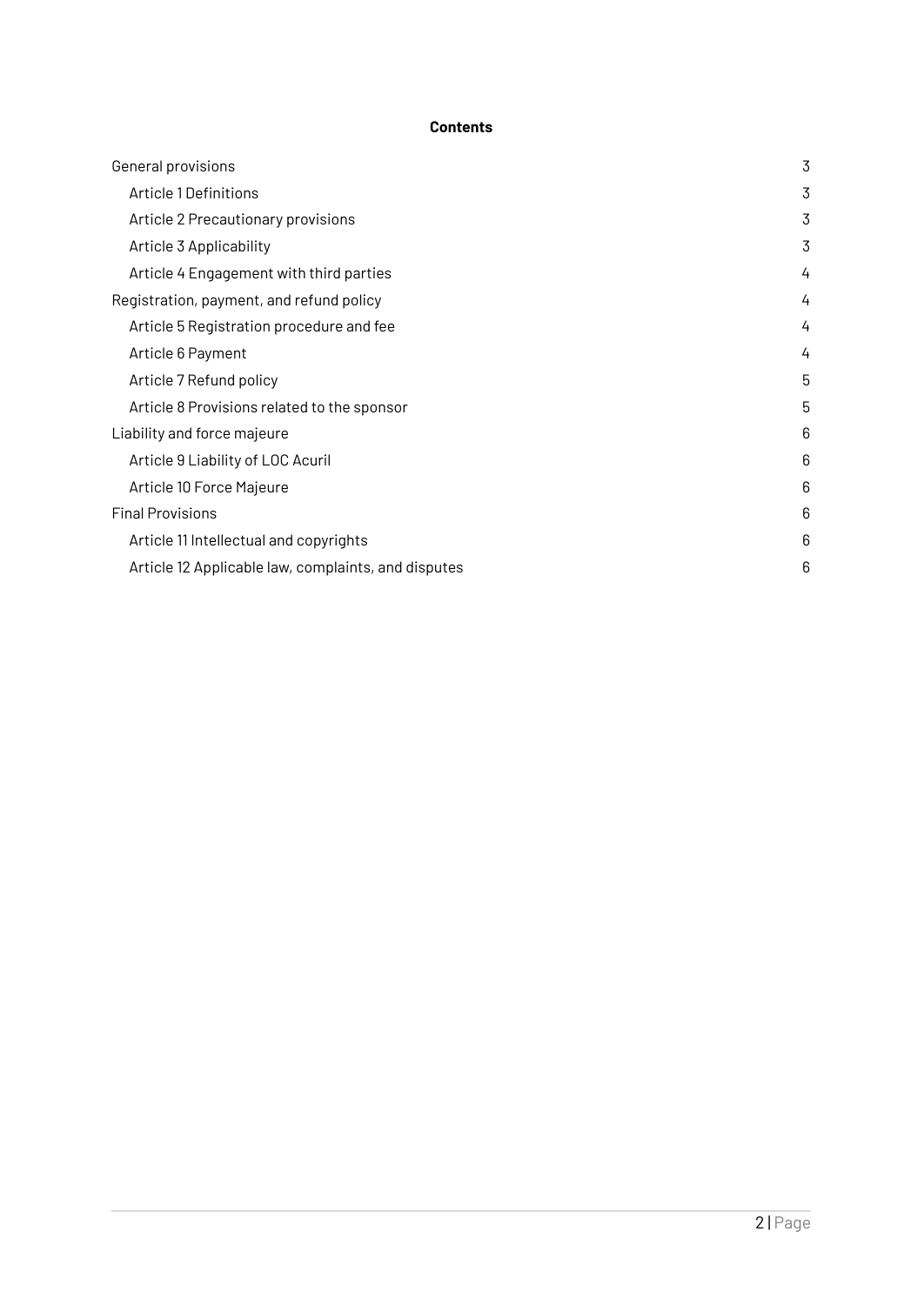## <span id="page-2-0"></span>**General provisions**

#### <span id="page-2-1"></span>Article 1 Definitions

In these General Terms and Conditions, the following definitions apply:

- **1) Acuril Conference Curaçao 2022 Foundation:** The foundation founded to organize the operational logistics of the Acuril conference in Curaçao. The foundation is represented by the Local Organizing Committee Acuril, hereinafter referred to as LOC Acuril. LOC Acuril is responsible for the operational logistics of the Acuril Conference in Curaçao;
- **2) User**: Every natural person of at least eighteen (18) years old that visits, explores, registers and purchases tickets for the Acuril conference or performs any other related activity on the website of LOC Acuril;
- **3) Service (s)**: Any activity related to visiting, exploring, registering, or purchasing on the website of LOC Acuril;
- **4) Exhibitor**: Any natural person of at least eighteen (18) years old or legal entity (company) that showcases its products or services at the Acuril Conference;
- **5) Sponsor**: Any natural person of at least eighteen (18) years old or legal entity (company) that contributes to the realization of the Acuril Conference by purchasing one of the sponsor packages available on the website of LOC Acuril.

#### <span id="page-2-2"></span>Article 2 Precautionary provisions

- 1) These General Terms and Conditions governs the activities of users on the website of LOC Acuril, more especially the procedures and terms for registrations to attend the Acuril Conference. These General Terms and Conditions are therefore explicitly made available by LOC Acuril when a user wants to register and purchase tickets to the Acuril Conference in Curaçao.
- 2) These General Terms and Conditions also apply to the exhibitors and/or sponsors, unless stipulated otherwise by LOC Acuril.
- 3) Access to the website and or usage of the website is only intended for natural person of at least eighteen (18) years old. LOC Acuril therefore excludes any form of accountability, responsibility and liability for harm and damages occurred by minors that might result or result from activities related to the website of LOC Acuril.
- 4) The use of services on the website of LOC Acuril is also governed by a Privacy Policy, which forms part of these General Terms and Conditions. The Privacy Policy governs whose personal data is collected, how personal data is collected, for what purposed and to whom personal data is disclosed.
- 5) A user can at any time access these General Terms and Conditions and Privacy Policy on the website of LOC Acuril.
- 6) LOC Acuril will implement the necessary measures to guarantee safety on site at the Acuril Conference. The user is obliged to provide LOC Acuril with all information necessary to provide the safety levels needed at the conference. The user guarantees the correctness and completeness of the information it provides.

### <span id="page-2-3"></span>Article 3 Applicability

- 1) These General Terms and Conditions are applicable on each contract, legal- and factual act related to the service(s) provided by LOC Acuril or any third party that acts on behalf of LOC Acuril. The applicability of General Terms and Conditions of the user is explicitly excluded.
- 2) In the event of amendments these General Terms and Conditions by LOC Acuril, the amended General Terms and Conditions shall apply to any activity related to the services available on the website of LOC Acuril from the date of publication on the website [www.acurilconference.com](http://www.acurilconference.com). These General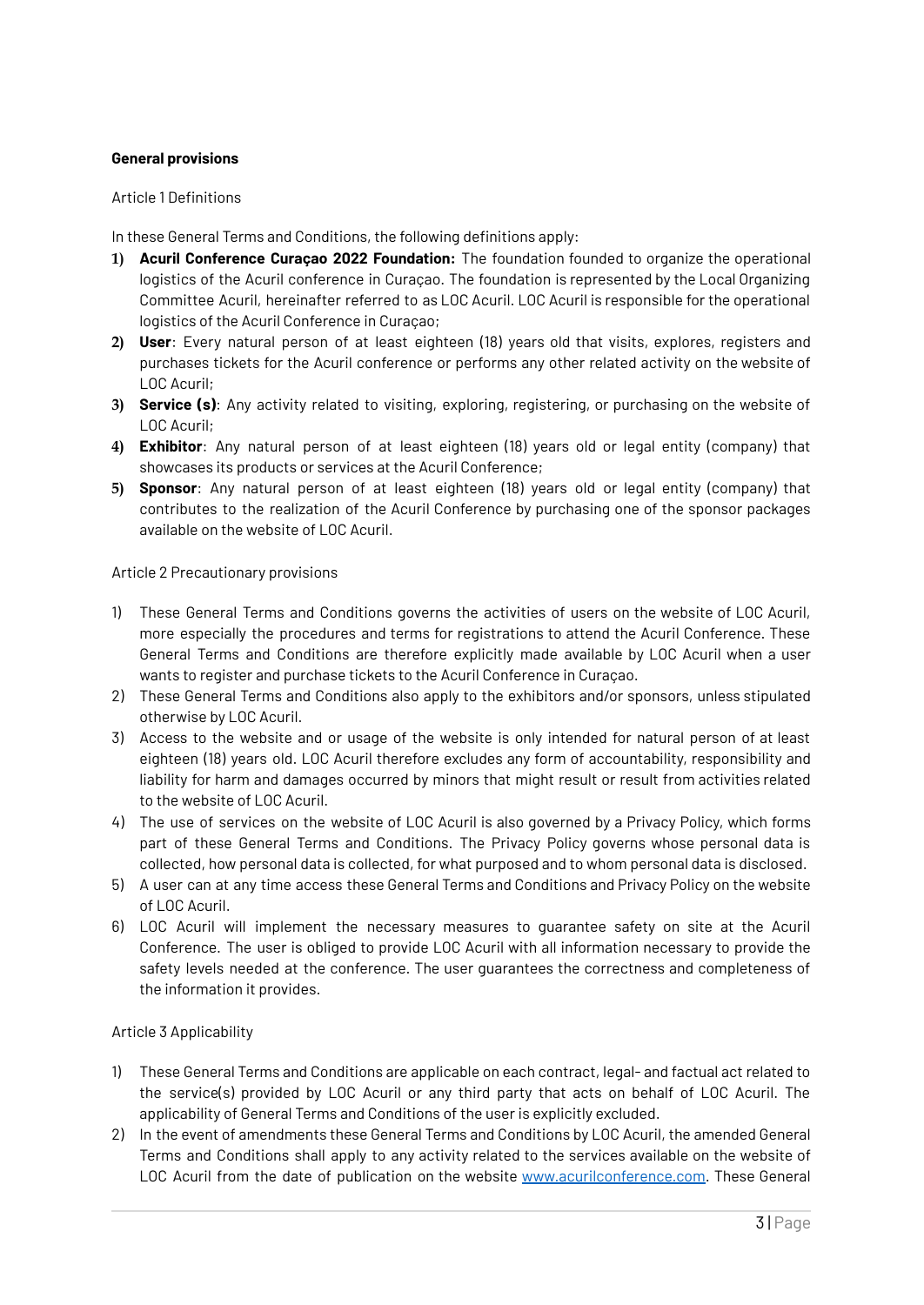Terms and Conditions are drawn up in the English, Spanish, and French language. In the event of contrariety, the English text will prevail.

3) If any of the provisions of these General Terms and Conditions are void or voidable, this will not bar the validity of the remaining provisions.

## <span id="page-3-0"></span>Article 4 Engagement with third parties

- 1) LOC Acuril can, when carrying out the service(s) on the website, engage the services of third parties. By using the service(s) on the website of LOC Acuril, the user acknowledges the use of third-party services for the purpose of facilitating and betterment of the service(s) provided by LOC Acuril like, but not limited to, payment options. In accordance with the Privacy Policy, the user is aware of these third-party services and grants LOC Acuril the permission to share the necessary information to these third parties. In the case that the user opposes to these third-party services, the user should refrain from using the service(s) provided by LOC Acuril on their website.
- 2) The website of LOC Acuril refers and/or links to other websites that are not owned or controlled by LOC Acuril to provide information the user for their stay in Curaçao. The user acknowledges that LOC Acuril assumes no responsibility for any damage or harm that might result from the third-party website.
- 3) LOC Acuril is not liable for any (damages resulting from any) shortcomings or errors by engaged third parties.

### <span id="page-3-1"></span>**Registration, payment, and refund policy**

<span id="page-3-2"></span>Article 5 Registration procedure and fee

- 1) Entrance to the Acuril Conference is only allowed with proof of a valid and complete registration and payment for the specific registration, which registration can only be done on the website of LOC Acuril. LOC Acuril reserves the right to request for proof and/or evidence to substantiate the type of membership that has been registered and paid for by the user. If the user fails to provide such proof, LOC Acuril can restrict and/or refuse access or entrance to the Acuril Conference without refunding the payment of registration fee(s).
- 2) The fee(s) for the types of registration are made available on the website. LOC Acuril reserves the right to amendment the fee(s). In the event of amendments, the amended fee(s) are made available on the website and apply from the date of publication.
- 3) LOC Acuril reserves the right to make hybrid attendance to the Acuril Conference possible. Registration for hybrid attendance will be effective from the date of publication on the website of LOC Acuril. Any completed registration that is fully paid or needs to be paid on site before the option of hybrid attendance can only be changed to a hybrid attendance subject to an additional administration fee of USD 15, unless the user encounters unforeseen circumstances in the sense of Book 6 section 258 of the Civil Code of Curaçao subject to review by LOC Acuril.
- 4) Registration by a user on the website for the Acuril conference is bound by the Privacy Policy unless otherwise stated or made known by the user to LOC Acuril when completing the registration.

### <span id="page-3-3"></span>Article 6 Payment

- 1) To complete registration, each user is obliged to choose one payment option. The payment can be made by wire transfer, online payment or payment on site.
- 2) LOC Acuril provides the necessary information for the wire transfer. In that case, the user might be requested to provide personal information, including but not limited to, your credit card or debit card number, the expiration date of your card, your billing address. This information will not be shared, unless necessary as stipulated in the Privacy Policy.
- 3) The user is obliged to provide the correct information for the wire transfer. In the event the user fails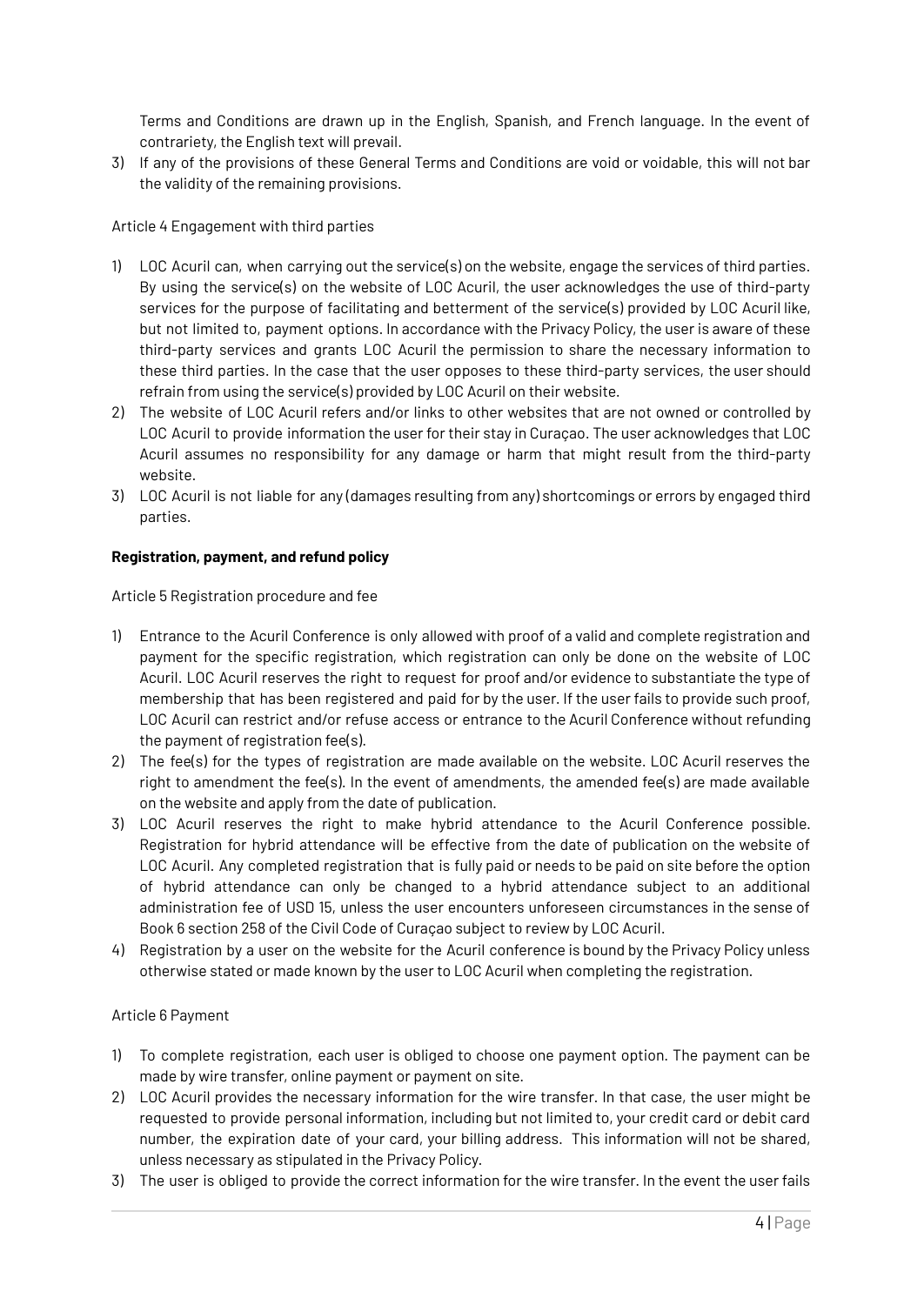to do so, LOC Acuril cannot be held accountable, responsible, or liable for any wrongdoing or errors that might occur during the wire transfer of the fee(s).

- 4) The payment on site can be done at the registration tables in the entrance of the conference. Payment can be made by PIN payment with a debit- or credit card. Payment cannot be made by cheque.
- 5) In the event, the user cannot provide proof of payment or is unable to provide payment on site, in accordance with article 5 (1) of these General Terms and Conditions, LOC Acuril can restrict and/or refuse access or entrance to the Acuril Conference.
- 6) In the event of hybrid attendance, payment can only be done by wire transfer and/or online payment. To gain access to the conference, the user is obliged to send a proof of payment to [info@acurilconference.com](mailto:info@acurilconference.com). LOC Acuril will accordingly grant the user access to the Acuril Conference by providing the user all necessary information to login.

### <span id="page-4-0"></span>Article 7 Refund policy

- 1) The refund policy is applicable to any user that can provide proof of payment of their respective registration. If the user is unable to provide proof of payment to any of the following circumstances in this article, no refund will be granted.
- 2) For cancellations, the user is obliged to send a cancellation notice to LOC Acuril by email on [info@acurilconference.com](mailto:info@acurilconference.com) and provide the necessary information to LOC Acuril so they can process the cancellation.
- 3) In the event the user cannot attend the Acuril Conference, for any reason whatsoever, the user can request LOC Acuril to transfer their completed registration to an allocated person by the user, to the extent that this is reasonably possible, and the registration is fully paid or will be paid on site.
- 4) In the event the user cannot attend the Acuril conference, for any reason whatsoever, but is unable to transfer their completed registration to another person, the following refund arrangement apply:
	- a. For any cancellation received by LOC Acuril thirty (30) days prior to the first day of the Acuril Conference, meaning any cancellation received on or before 6 May 2022, LOC Acuril will refund the registration fee(s) minus a ten percent (10%) processing fee;
	- b. For any cancellation received by LOC Acuril, twenty-nine (29) to ten (10) days prior the first day of the Acuril Conference, meaning any cancellation received between May 7 and May 26 2022, LOC Acuril will refund 50% of the registration fee(s).
	- c. For any cancellation received by LOC Acuril, within ten (10) days prior to the first day of the Acuril Conference, meaning any cancellation received after 27 May 2022, LOC Acuril will not grant a refund of the registration fee (s).
- 5) In the event of unforeseen circumstances in the sense of Book 6 section 258 of the Civil Code of Curaçao, a special request for a refund can be made by the user to LOC Acuril. LOC Acuril reserves the right to grant or refuse such special request.
- 6) In the event, LOC Acuril must cancel the Acuril Conference due to unforeseen circumstances in the sense of article 6:258 of the Civil Code of Curaçao, LOC Acuril will refund the registration fee(s) in full.
- 7) For exhibitors, the refund and/or cancellation policy stipulated in the '*Acuril Exhibitor contract'* applies.

Article 8 Provisions related to the sponsor

- 1) The legal relationship between the user and LOC Acuril, after the purchase of a sponsor package, as made available on the website of LOC Acuril, is governed by the rules and conditions of the respective sponsor package.
- 2) Each of the parties has the right to terminate the sponsor agreement with immediate effect if the other party is declared bankrupt, has applied for a temporary suspension of payments, or is liquidated.